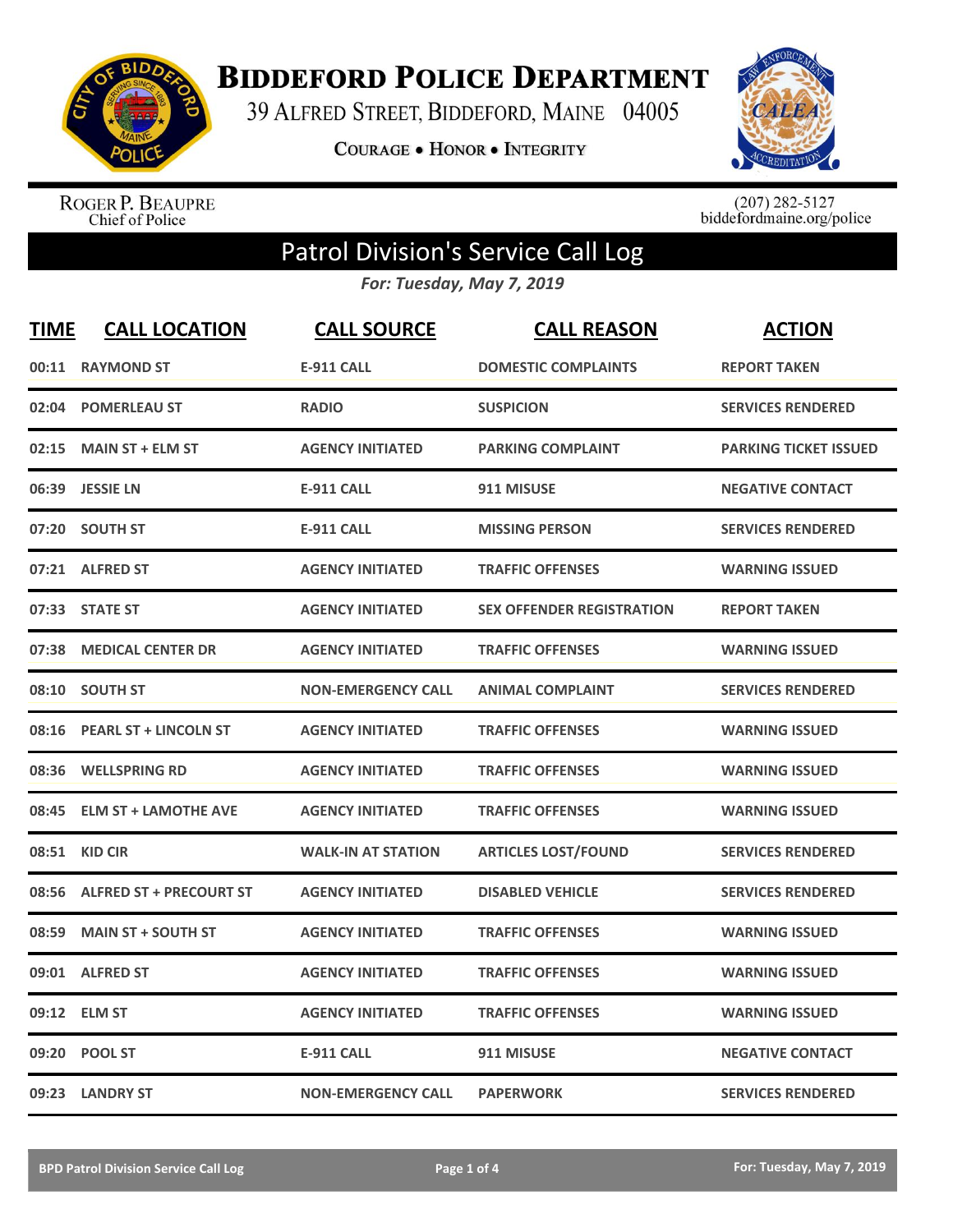| <b>TIME</b> | <b>CALL LOCATION</b>                                                                                                | <b>CALL SOURCE</b>        | <b>CALL REASON</b>                                                                                           | <b>ACTION</b>             |
|-------------|---------------------------------------------------------------------------------------------------------------------|---------------------------|--------------------------------------------------------------------------------------------------------------|---------------------------|
| 09:26       | <b>ALFRED ST</b>                                                                                                    | <b>WALK-IN AT STATION</b> | <b>PAPERWORK</b>                                                                                             | <b>SERVICES RENDERED</b>  |
|             | 09:34 LESTER B ORCUTT BLVD                                                                                          | <b>NON-EMERGENCY CALL</b> | <b>PARKING COMPLAINT</b>                                                                                     | <b>NO ACTION REQUIRED</b> |
| 09:37       | <b>EMERY ST</b>                                                                                                     | <b>AGENCY INITIATED</b>   | <b>ANIMAL COMPLAINT</b>                                                                                      | <b>NEGATIVE CONTACT</b>   |
|             | 09:37 NEW COUNTY RD                                                                                                 | <b>NON-EMERGENCY CALL</b> | <b>VIN VERIFICATION</b>                                                                                      | <b>SERVICES RENDERED</b>  |
| 09:38       | <b>ALFRED ST</b><br><b>CHARGE: OPERATE VEHICLE WITHOUT LICENSE</b><br><b>CHARGE: VIOLATING CONDITION OF RELEASE</b> | <b>AGENCY INITIATED</b>   | <b>VIOL OF BAIL CONDITIONS</b><br>OFFENDER: ANGELINE M RABIDEAU  AGE: 25  RESIDENT OF: OLD ORCHARD BEACH, ME | <b>ARREST(S) MADE</b>     |
| 09:45       | <b>ALFRED ST</b>                                                                                                    | <b>WALK-IN AT STATION</b> | <b>PAPERWORK</b>                                                                                             | <b>SERVICES RENDERED</b>  |
| 09:49       | <b>POOL ST + SOKOKIS RD</b>                                                                                         | <b>AGENCY INITIATED</b>   | <b>TRAFFIC OFFENSES</b>                                                                                      | <b>WARNING ISSUED</b>     |
|             | 09:51 PIKE ST                                                                                                       | <b>AGENCY INITIATED</b>   | <b>ANIMAL COMPLAINT</b>                                                                                      | <b>SERVICES RENDERED</b>  |
|             | 09:53 ELM ST                                                                                                        | <b>NON-EMERGENCY CALL</b> | <b>ANIMAL COMPLAINT</b>                                                                                      | <b>SERVICES RENDERED</b>  |
| 09:56       | <b>MEDICAL CENTER DR</b>                                                                                            | <b>E-911 CALL</b>         | <b>ALL OTHER</b>                                                                                             | <b>SERVICES RENDERED</b>  |
| 10:29       | <b>POOL ST + OAK RIDGE RD</b>                                                                                       | <b>AGENCY INITIATED</b>   | <b>ANIMAL COMPLAINT</b>                                                                                      | <b>SERVICES RENDERED</b>  |
|             | 10:42 ELM ST                                                                                                        | <b>AGENCY INITIATED</b>   | <b>ANIMAL COMPLAINT</b>                                                                                      | <b>WARNING ISSUED</b>     |
| 10:44       | <b>BARRA RD</b>                                                                                                     | <b>E-911 CALL</b>         | 911 MISUSE                                                                                                   | <b>WARNING ISSUED</b>     |
|             | 10:46 ALFRED ST                                                                                                     | <b>NON-EMERGENCY CALL</b> | <b>ASSAULT</b>                                                                                               | <b>REPORT TAKEN</b>       |
|             | 11:09 HILL ST                                                                                                       | <b>AGENCY INITIATED</b>   | <b>PAPERWORK</b>                                                                                             | <b>PAPERWORK SERVED</b>   |
| 11:33       | <b>MAIN ST + EMERY ST</b>                                                                                           | <b>AGENCY INITIATED</b>   | <b>TRAFFIC OFFENSES</b>                                                                                      | <b>WARNING ISSUED</b>     |
|             | 11:38 BRIARWOOD DR                                                                                                  | <b>NON-EMERGENCY CALL</b> | <b>SUSPICION</b>                                                                                             | <b>SERVICES RENDERED</b>  |
|             | 11:41 WEST ST                                                                                                       | <b>NON-EMERGENCY CALL</b> | <b>SUSPICION</b>                                                                                             | <b>REPORT TAKEN</b>       |
|             | 12:15 ELM ST                                                                                                        | <b>E-911 CALL</b>         | 911 MISUSE                                                                                                   | <b>WARNING ISSUED</b>     |
|             | 12:24 JEFFERSON ST + MAIN ST                                                                                        | <b>RADIO</b>              | <b>SUSPICION</b>                                                                                             | <b>NEGATIVE CONTACT</b>   |
|             | 12:29 ALFRED ST                                                                                                     | <b>WALK-IN AT STATION</b> | <b>ALL OTHER</b>                                                                                             | <b>SERVICES RENDERED</b>  |
|             | 12:40 ALFRED ST                                                                                                     | <b>AGENCY INITIATED</b>   | <b>TRAFFIC OFFENSES</b>                                                                                      | <b>WARNING ISSUED</b>     |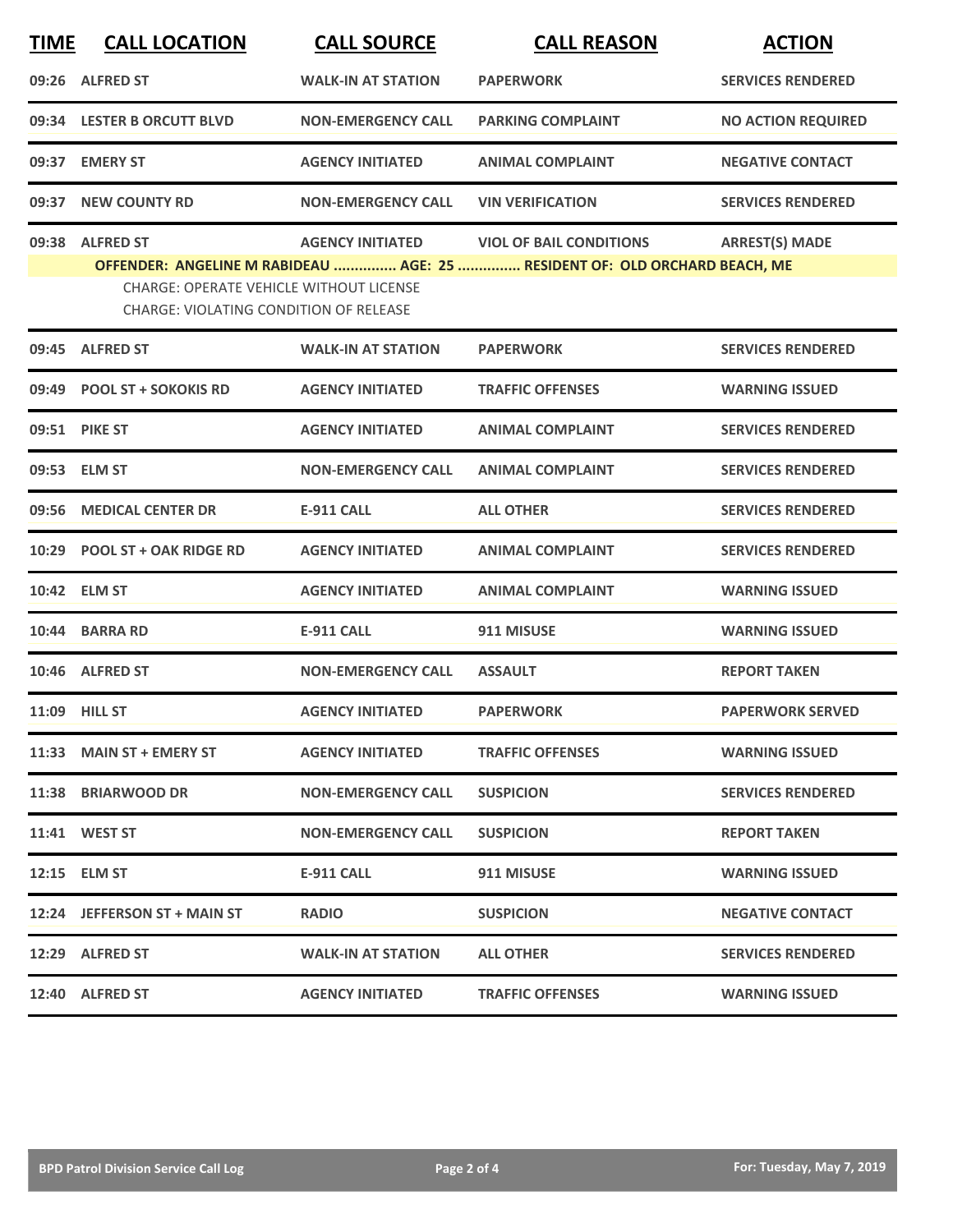| <u>TIME</u> | <b>CALL LOCATION</b>                                                                     | <b>CALL SOURCE</b>                                              | <b>CALL REASON</b>                                                  | <b>ACTION</b>                |
|-------------|------------------------------------------------------------------------------------------|-----------------------------------------------------------------|---------------------------------------------------------------------|------------------------------|
| 12:58       | <b>MAIN ST + EMERY ST</b>                                                                | <b>AGENCY INITIATED</b>                                         | <b>TRAFFIC OFFENSES</b>                                             | <b>CITATION ISSUED</b>       |
|             |                                                                                          |                                                                 | OFFENDER: JUVENILE - J  AGE: 17  RESIDENT OF: OLD ORCHARD BEACH, ME |                              |
|             | <b>CHARGE: OPERATE VEHICLE WITHOUT LICENSE</b><br>CHARGE: SALE/USE OF DRUG PARAPHERNALIA | CHARGE: POSSESSION OF MARIJUANA UNDER 21 YRS OLD- UP TO 1.25 OZ |                                                                     |                              |
|             | 12:58 ST MARYS ST                                                                        | <b>WALK-IN AT STATION</b>                                       | <b>COURT ORDERED CHECK IN</b>                                       | <b>SERVICES RENDERED</b>     |
|             | 13:05 ELM ST                                                                             | <b>AGENCY INITIATED</b>                                         | <b>TRAFFIC OFFENSES</b>                                             | <b>WARNING ISSUED</b>        |
|             | 14:02 MAPLEWOOD AVE                                                                      | <b>AGENCY INITIATED</b>                                         | <b>DRUG</b>                                                         | <b>CITATION ISSUED</b>       |
|             | CHARGE: SALE/USE OF DRUG PARAPHERNALIA                                                   |                                                                 | OFFENDER: JUVENILE - N  AGE: 15  RESIDENT OF: BIDDEFORD, ME         |                              |
|             | 14:11 HILL ST                                                                            | <b>WALK-IN AT STATION</b>                                       | <b>CIVIL COMPLAINT</b>                                              | <b>CIVIL COMPLAINT</b>       |
|             | 14:13 ALFRED ST                                                                          | <b>NON-EMERGENCY CALL</b>                                       | <b>COURT ORDERED CHECK IN</b>                                       | <b>SERVICES RENDERED</b>     |
|             | 14:14 SOUTH ST                                                                           | <b>AGENCY INITIATED</b>                                         | <b>ANIMAL COMPLAINT</b>                                             | <b>SERVICES RENDERED</b>     |
|             | 14:17 HILLS BEACH RD                                                                     | <b>E-911 CALL</b>                                               | 911 MISUSE                                                          | <b>REFERRED OTHER AGENCY</b> |
|             | 14:28 KING ST                                                                            | <b>WALK-IN AT STATION</b>                                       | <b>HARASSMENT</b>                                                   | <b>SERVICES RENDERED</b>     |
|             | 15:31 SOUTH ST + KOSSUTH ST                                                              | <b>AGENCY INITIATED</b>                                         | <b>TRAFFIC OFFENSES</b>                                             | <b>WARNING ISSUED</b>        |
|             | <b>15:38 YORK ST</b>                                                                     | <b>NON-EMERGENCY CALL</b>                                       | <b>WARRANT ARREST</b>                                               | <b>ARREST(S) MADE</b>        |
|             | <b>CHARGE: WARRANT ARREST</b>                                                            |                                                                 | OFFENDER: ARCHIE GREEN  AGE: 30  RESIDENT OF: OLD ORCHARD BEACH, ME |                              |
|             | 15:39 ALFRED ST                                                                          | <b>AGENCY INITIATED</b>                                         | <b>ALL OTHER</b>                                                    | <b>SERVICES RENDERED</b>     |
|             | 16:18 ELM ST + TAYLOR ST                                                                 | <b>AGENCY INITIATED</b>                                         | <b>TRAFFIC OFFENSES</b>                                             | <b>WARNING ISSUED</b>        |
|             | 17:07 BIDDEFORD GATEWAY CTR                                                              | <b>NON-EMERGENCY CALL</b>                                       | <b>SHOPLIFTING</b>                                                  | <b>REPORT TAKEN</b>          |
|             | 17:47 MAIN ST                                                                            | <b>NON-EMERGENCY CALL</b>                                       | <b>ASSIST PD AGENCY</b>                                             | <b>NEGATIVE CONTACT</b>      |
|             | 18:07 MAIN ST + ST MARYS ST                                                              | <b>AGENCY INITIATED</b>                                         | <b>DOMESTIC COMPLAINTS</b>                                          | <b>REPORT TAKEN</b>          |
|             | 18:14 AMHERST ST                                                                         | <b>NON-EMERGENCY CALL</b>                                       | <b>DRUG</b>                                                         | <b>SERVICES RENDERED</b>     |
|             | 18:26 ST MARYS ST + MAIN ST                                                              | <b>AGENCY INITIATED</b>                                         | <b>ARTICLES LOST/FOUND</b>                                          | <b>SERVICES RENDERED</b>     |
|             | 18:34 FOSS ST                                                                            | <b>E-911 CALL</b>                                               | <b>DISTURBANCE / NOISE</b>                                          | <b>UNFOUNDED</b>             |
|             | 19:14 ELM ST                                                                             | <b>WALK-IN AT STATION</b>                                       | <b>ARTICLES LOST/FOUND</b>                                          | <b>NO ACTION REQUIRED</b>    |
|             | 20:03 ELM ST                                                                             | <b>AGENCY INITIATED</b>                                         | <b>TRAFFIC OFFENSES</b>                                             | <b>WARNING ISSUED</b>        |
|             | 20:06 WEST COLE RD + ALFRED ST                                                           | <b>E-911 CALL</b>                                               | <b>MENTAL ILLNESS CASES</b>                                         | <b>REPORT TAKEN</b>          |